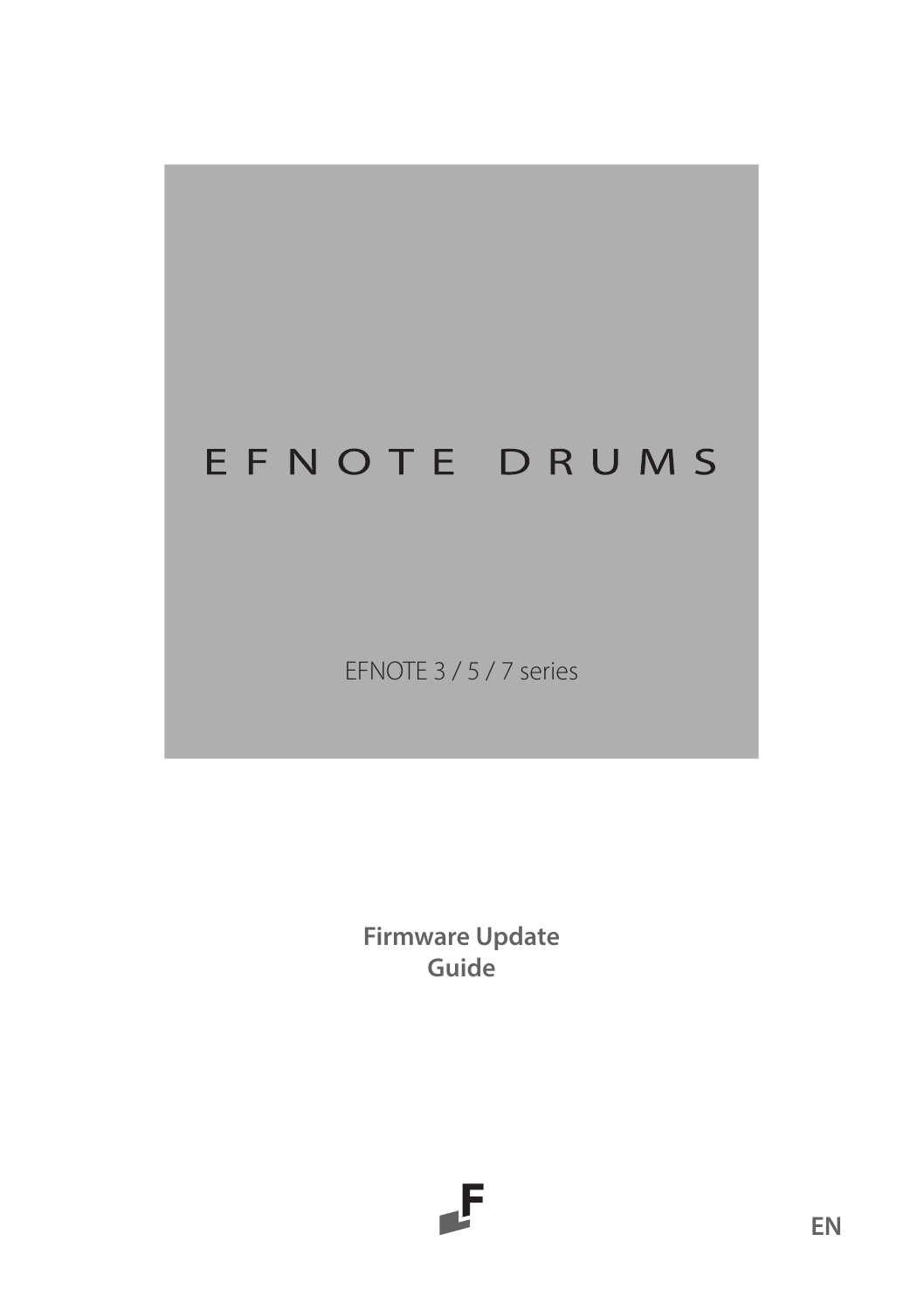# **Firmware update procedure for EFNOTE 3 / 5 / 7 Series**

### **SYSTEM REQUIREMENTS**

# **PC/Mac**

Computer equipped with USB port (USB 2.0 high speed or faster)

## **OS**

 Microsoft Windows 10 Mac OS 10.13 (High Sierra), or newer

- \* For the detailed supported OS information, refer to the EFNOTE website [\(p. 5](#page-4-0)).
- \* For Windows PC, Intel chipset is recommended.
- \* A virtual environment is not supported.
- \* Windows running on a Mac is not supported.
- \* The USB connectivity is not guaranteed for all environments. Some computers may not be fully compatible.

# **Checking the current firmware version**

Menu > Settings > Option tab > Info

| LCD                     | SETTINGS > OPTION<br>Contrast Backlight<br>5 |              | Оn                  | Linear Indicator<br>Trigger Tempo |             | Blink |
|-------------------------|----------------------------------------------|--------------|---------------------|-----------------------------------|-------------|-------|
| Audio Level<br>Line out | USB out<br>LinkΩ +0⊲R                        |              | MIDI<br>Ch<br>Multi |                                   | Local<br>Оn |       |
| Power<br>Save<br>4 Hrs  |                                              |              |                     |                                   |             | Info  |
| Back                    | OPTION                                       | audio<br>PAD |                     | AUDIO<br>T/N                      |             | RESET |

# **Updating**

# **WARNING**

#### **DO NOT SHUT THE SOUND MODULE POWER OFF WHILE UPDATING.**

If the power is cut off during the update, there is a risk that the sound module will never turn on. In this case, you will be charged for the repair.

1 Turn the sound module on, and connect the sound module to your PC/Mac with a USB cable.

\* A micro-USB cable (not included) is needed to connect.

2 Open the "EFNOTE Update Tool" app.

The app is available on the EFNOTE website. [\(p. 5\)](#page-4-0)

#### **Windows**

If the "Windows protected your PC" message is popped up, click "More info" and "Run anyway".



3 The app starts connecting to the sound module.

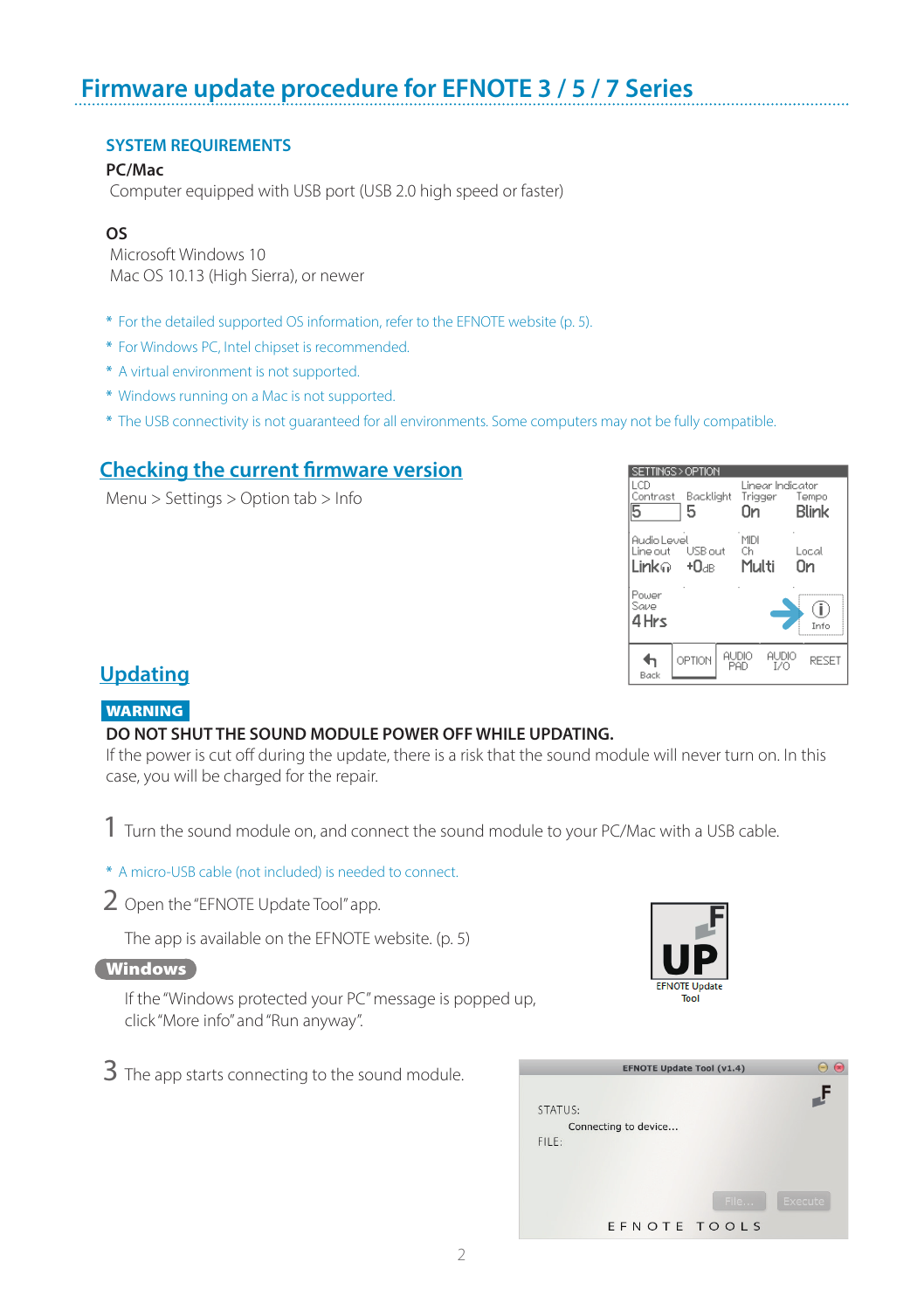When the connection is established, the status shows "Device connected.", and the sound module shows following screen.

\* In case failed to connect, quit the app and try again from the step 2.

# Firmware Update

DO NOT SHUT POMER OFF WHILE UPDATING

#### 1 After update completed, unplug the power and plug it again.  $\overline{a}$

Then turn power on. The power knob will blink for a minute before the screen appears.

- 4 Click [File...], and select the new firmware file "EFD-x-FIRM-Vxxx.rom" that you downloaded.
- \* Unzip the downloaded zip file, first.



\* If the file you selected is not supported with the sound module, following screen is popped up. Select a correct file.

6 The confirmation screen is popped up.

Click [Yes] to proceed.



5 Now, ready to update. Click [Execute].



Confirmation  $\mathbb{R}$ Are you sure to update? Do not shut power off while updating. **YES NO**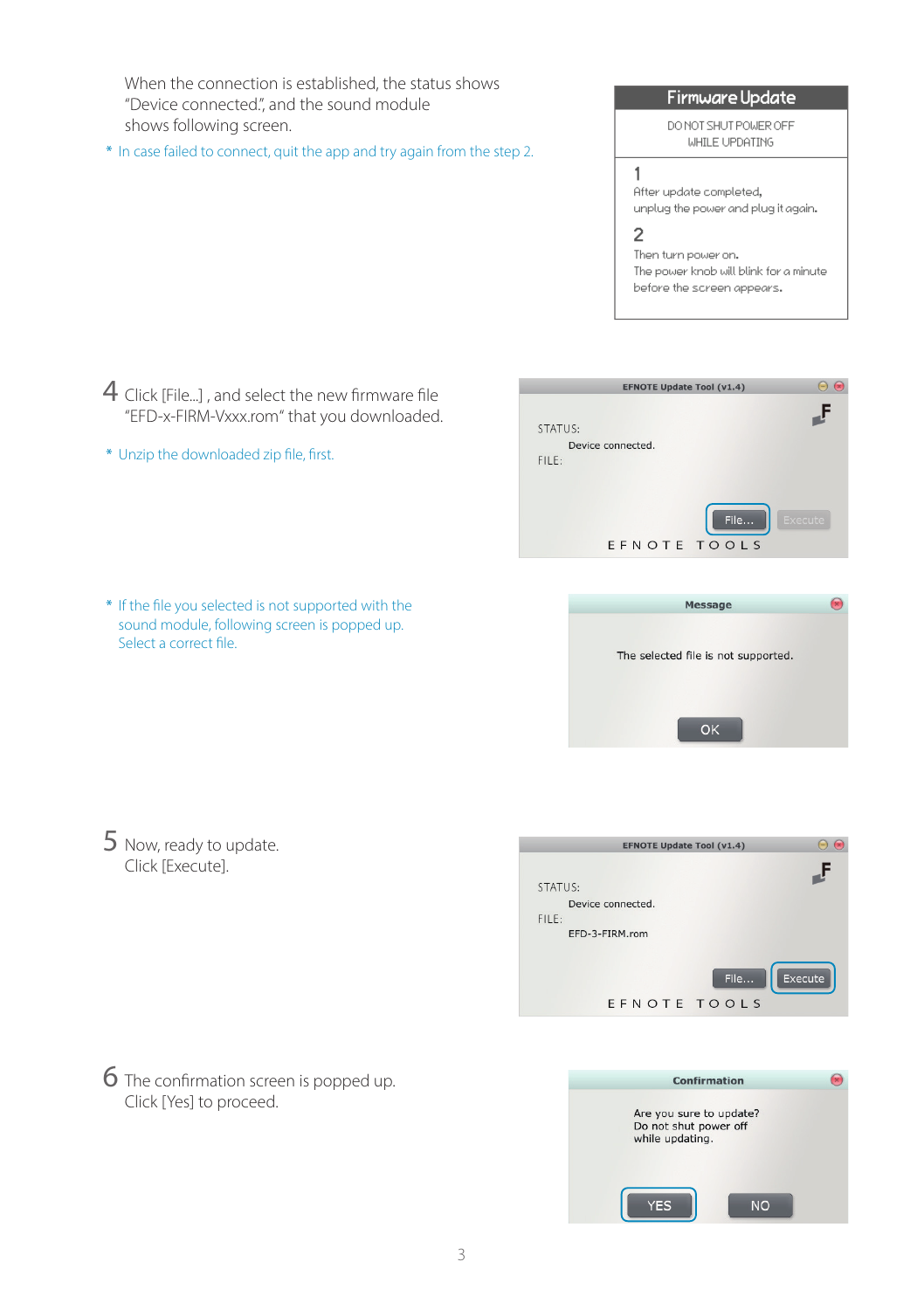The update starts.

- \* Do not shut the sound module power off while updating.
- \* Do not try to cancel the update.
- \* If you got any trouble with your computer during the update, keep the sound module as it is, and restart your computer. Then, try again from the step 2.

| <b>EFNOTE Update Tool (v1.4)</b> |      | r —     |
|----------------------------------|------|---------|
|                                  |      |         |
| STATUS:                          |      |         |
| Updating                         |      |         |
| FILE:                            |      |         |
| EFD-3-FIRM.rom                   |      |         |
| Updating41.8%                    |      |         |
|                                  | File | Execute |
| EFNOTE TOOLS                     |      |         |

### **After the status shows "Update completed successfully" ...**

- 7 Close the app.
- 8 Unplug the AC adapter from the sound module, and plug it again.





9 Turn the sound module on.

The ring illumination LED starts blinking, and lasts for about 1 minute. (The screen is not displayed)